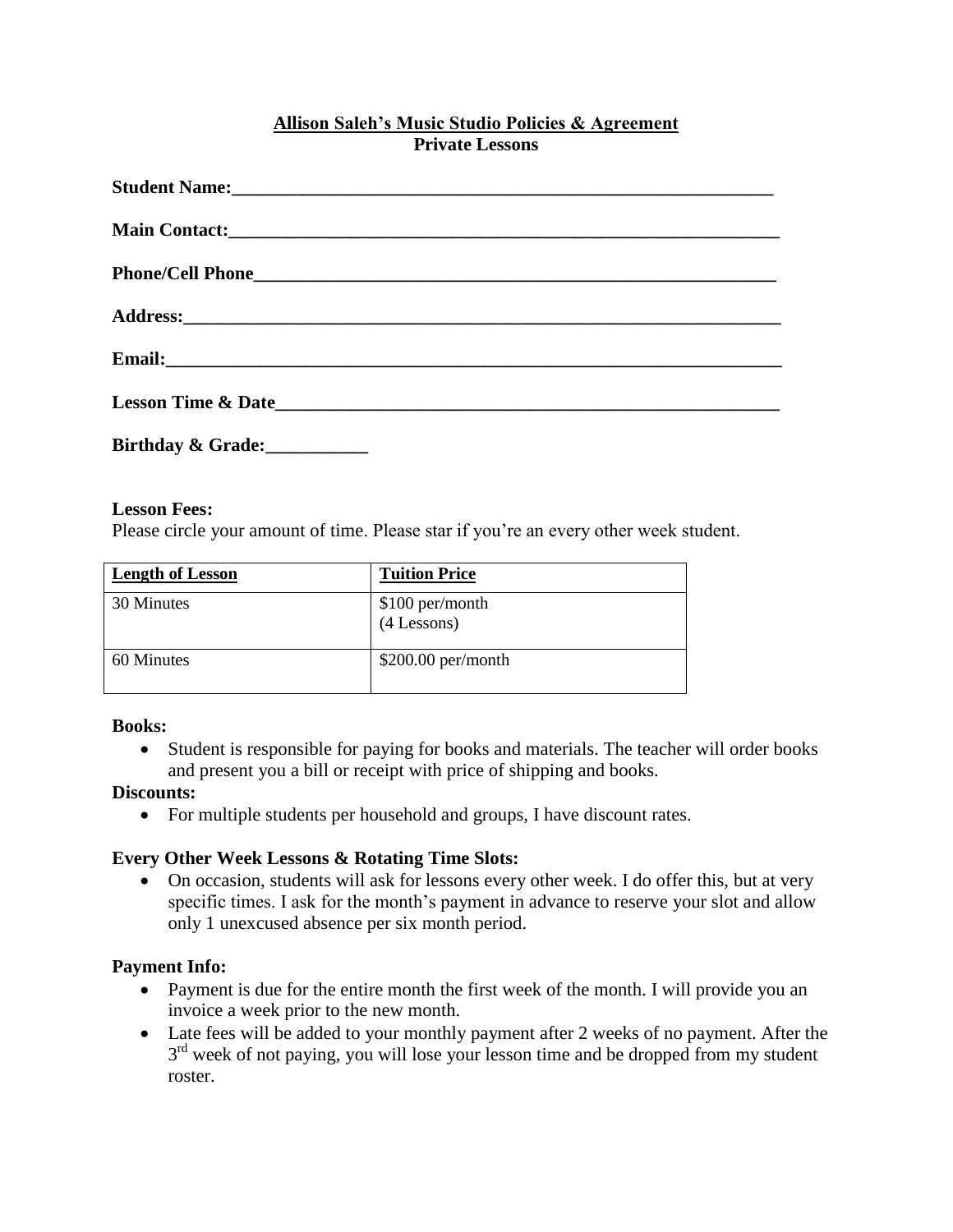- If you cannot pay the full amount by the due date, please let me know in advance and we may be able to work out some kind of payment plan.
- I accept cash or check. Please make check out to Allison Saleh-Boriack. You can send it in the mail or give it to me in person.

### **Lesson Cancellation:**

- Please call me 24 hours prior to reschedule or cancelation.
- Lessons that are canceled the day of will be billed on your next month's invoice. You may make the time up on a specified make-up day.
- Students taking lessons every week are allotted 2 make-ups per semester.
- I understand that things can unexpected life events happen. If something happens and you are unable to come, please let me know.

## **Communication:**

- I will communicate primarily by via email. You will receive at least 1-2 emails a week regarding:
	- o Enrollment and Welcome email
	- o Summary of the days lesson with some things to work on
	- o Lesson reminders
	- o Payment, invoicing, and billing info.
	- o Special event notices
	- o Receipts and order forms for books
- I will respond the fastest to text and email. However, for texting, I will not respond between the hours of 10PM-8:00AM.
- Generally speaking, I will not add you as a friend on Facebook. It is not anything against you at all. I do a lot of communicating with my family and friends and try to keep my personal account separate. I will, however, respond to any messages you send me.

# **Tardiness:**

- Lessons will start on the scheduled time. If you are tardy, I will not make the time up or stay later.
- There will be no refund or make-up lesson scheduled. Please notify me if you are going to be tardy, so I can expect your arrival. I will wait if my schedule will allow it.

# **Termination of Lessons:**

- Lessons are continuous and ongoing, effective as of the date of this Studio Policy and Agreement.
- Student may terminate lessons for any reason.
- Studio may also terminate lessons for any reason, at the sole discretion of Studio. If Studio terminates lessons, tuition will be refunded up to the last lesson taken.

#### **Lesson Requirements:**

- Please bring the following to every lesson: books, pencil, practice logs, recording device (optional), piano student bring piano binder.
- Students should come to each lesson with all of the weeks assignments completed and ready to discuss what they worked on.